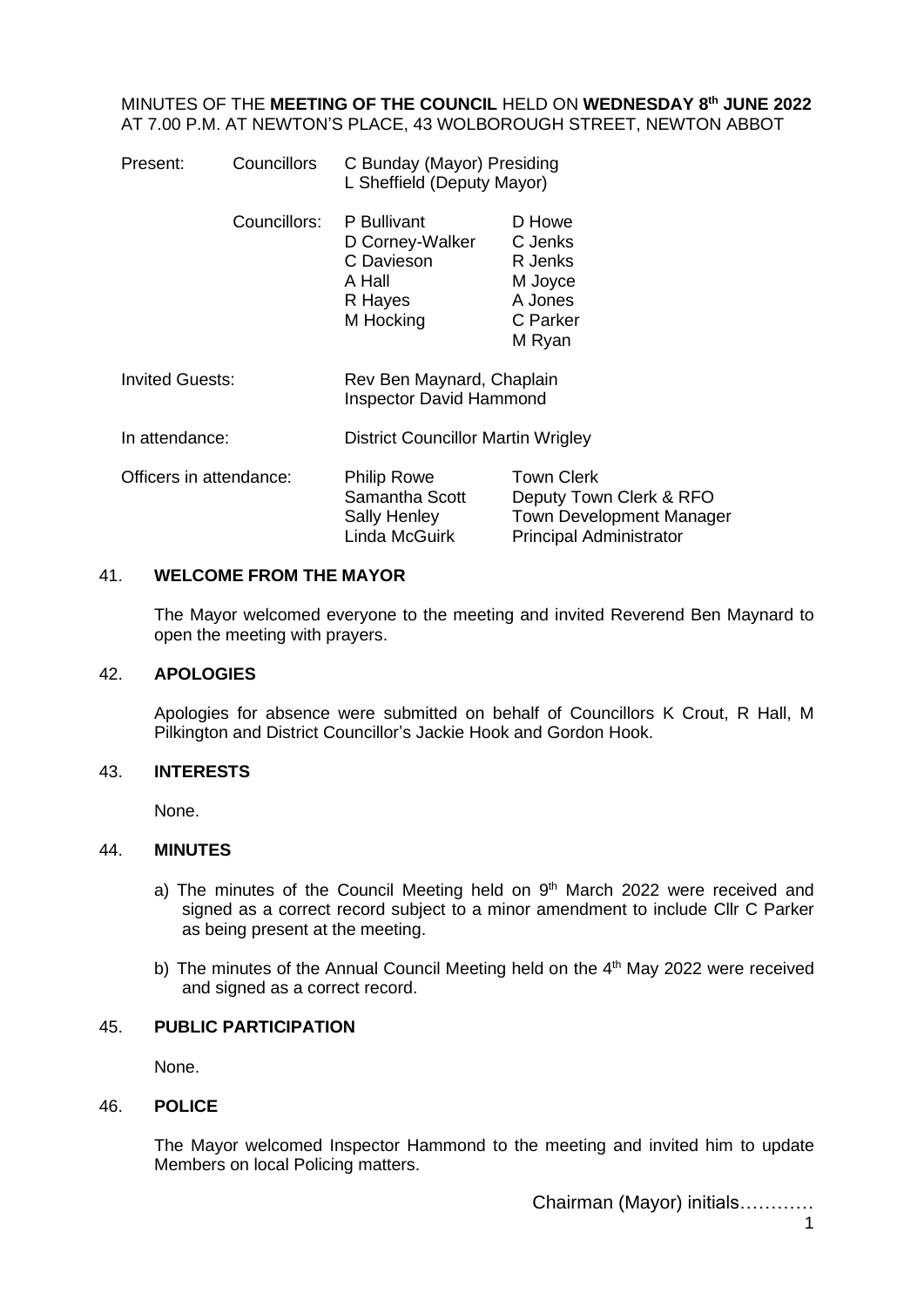Inspector Hammond explained the Police structure across South Devon which comprises of four Command Units. South Devon is a Command Unit and Newton Abbot is a Sector within which includes Kingsteignton and Kingskerswell. He confirmed that the data provided during the meeting related to Newton Abbot only.

Performance data recorded during the pandemic was obscured therefore current data is compared with data from three years ago. Data is measured via reported incidents/logs. The Inspector confirmed incidents in Newton Abbot (West) were slightly down with 2,276 recorded incidents compared to Newton Abbot (East) which showed a slight increase with 3,593 recorded incidents.

Inspector Hammond detailed the streets within Newton Abbot with the highest recorded incidents over the past 12 months which reflected no major changes in data. It was noted that 2,082 crimes had been recorded over the past 12 months, the Inspector stated which areas had been most affected by crime across the town.

The Inspector detailed the various Police units which are based in Newton Abbot including: Patrol Units, Neighbourhood Team, specialist Force Support Group, Proactive Unit, CID, Major Crime Incident Team, Detective Sergeant, Sexual Abuse and Domestic Abuse Team, Incident Resolution Team, Integrated Offender Management Team, Dangerous Offenders Team, Public Protection Unit plus the Police support staff. These are all critical in keeping Newton Abbot a safe place to live.

Inspector Hammond concluded by reassuring Members that Newton Abbot remained a safe place to live and work and provided statistics as a comparison with other towns of a similar size and demographic including St Austell, Bodmin, Paignton and Torquay.

The Mayor expressed her thanks to the Inspector on behalf of the Council for his informative update. Members were invited to ask the Inspector questions. Members asked several questions including matters referring to young offenders, Street Pastors, the reopening of the Police enquiry office and how the cost-of-living increase might impact upon crime in the future.

# 47. **REPORTS OF COUNTY AND DISTRICT COUNCIL REPRESENTATIVES**

County and District Councillor P Bullivant reported on the following issues in which he had direct involvement:

- ➢ 20mph speed limit will focus on areas outside of schools.
- ➢ Queen Street enhancement public consultation.
- ➢ Cycle enhancements linking Newton Abbot to Torbay close to the delivery phase.
- ➢ Safeguarding children. There is a tremendous amount of work being carried out by the County Council to identify solutions and improvements with demand rising at an alarming rate. Cllr Bullivant had visited a local Secondary School to speak to with the safeguarding officer.
- ➢ Attended 4 Jubilee street parties.
- ➢ Visited the Foodbank to try and resolve them having to pay commercial rates for waste collection. The District Council has declined to assist.
- ➢ That Devon is now home to over 1000 families from Ukraine.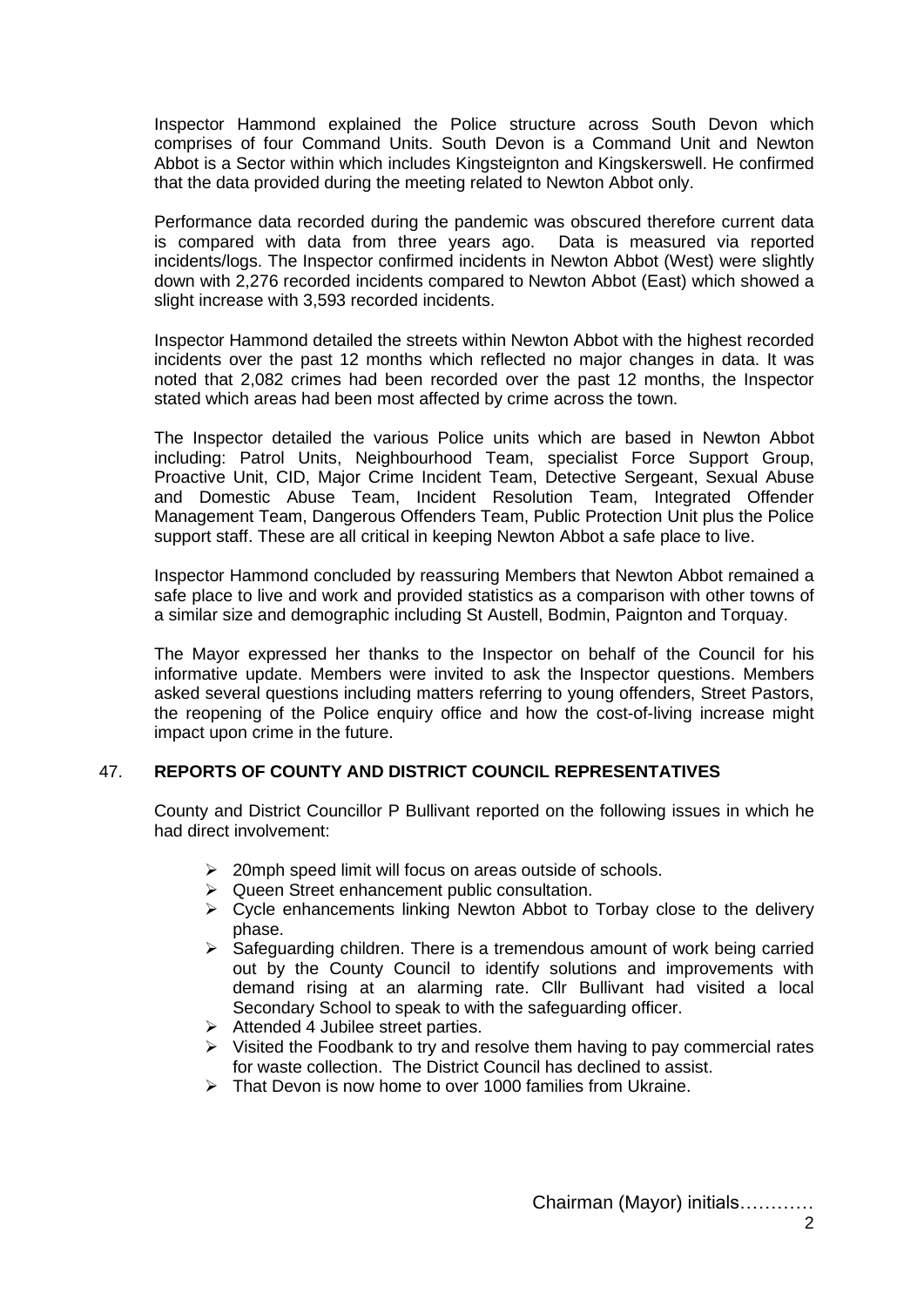District Councillor C Parker spoke about the following issues in which he had direct involvement:

- $\triangleright$  Cycle path, it is hoped the Newton Abbot to Teignmouth link will be implemented after the Torbay route has been completed.
- ➢ Received many complaints about the number of potholes in his ward and across the town.

District Councillor Hayes spoke about his delight at attending the opening of a new residential development East Street Newton Abbot as part of the Teignbridge 100 project

A Councillor expressed concern with the condition of the cycle path through Sandringham Park which is in an unusable state in places. Raising concerns about the future of any additional cycle paths if they are not being maintained.

The Mayor thanked the County and District Councillors for their reports as they provided a valuable insight into the issues within Newton Abbot.

### 48. **MAYORAL ANNOUNCEMENTS**

a)The Mayor invited Cllr Joyce to provide an update on his engagements as Mayor during the period  $9<sup>th</sup>$  March to  $4<sup>th</sup>$  May 2022. A list of engagements had been circulated prior to the meeting. Cllr Joyce accepted the opportunity to highlight some of the engagements that he had attended, in particular, the past Mayors Dinner, the Annual Town Meeting, Tuckers Maltings, Platforms 9 & 10, Newts Dress rehearsal.

The Mayor thanked Cllr Joyce for his persistence in lobbying the Police and Crime Commissioner to re-open the Police Enquiry Office in Newton Abbot. This was a great achievement which will benefit the people of Newton Abbot.

- b)The Mayor updated members on her recent engagements, as previously circulated prior to the meeting, and expressed her thanks to the Councillors and staff who had supported the Jubilee events, a highlight had been the lighting of the Beacons and the Party in the Park which had been a fantastic free family event.
- c) The Mayor advised of forthcoming engagements, including a service to commemorate the anniversary of the Falkland War and Declaration Day.

### 49. **PROCEEDINGS OF COMMITTEES**

- a) The Minutes of the Meeting of the **Planning Committee** held on 15th March 2022, as presented by the Chairperson, Councillor Ann Jones, were received and approved; and
- b) The Minutes of the Meeting of the **Finance & Audit Committee** held on 30th March 2022 as presented by the Chairperson, Councillor Colin Parker, were received and approved; and

*Cllr C Jenks abstained from voting.*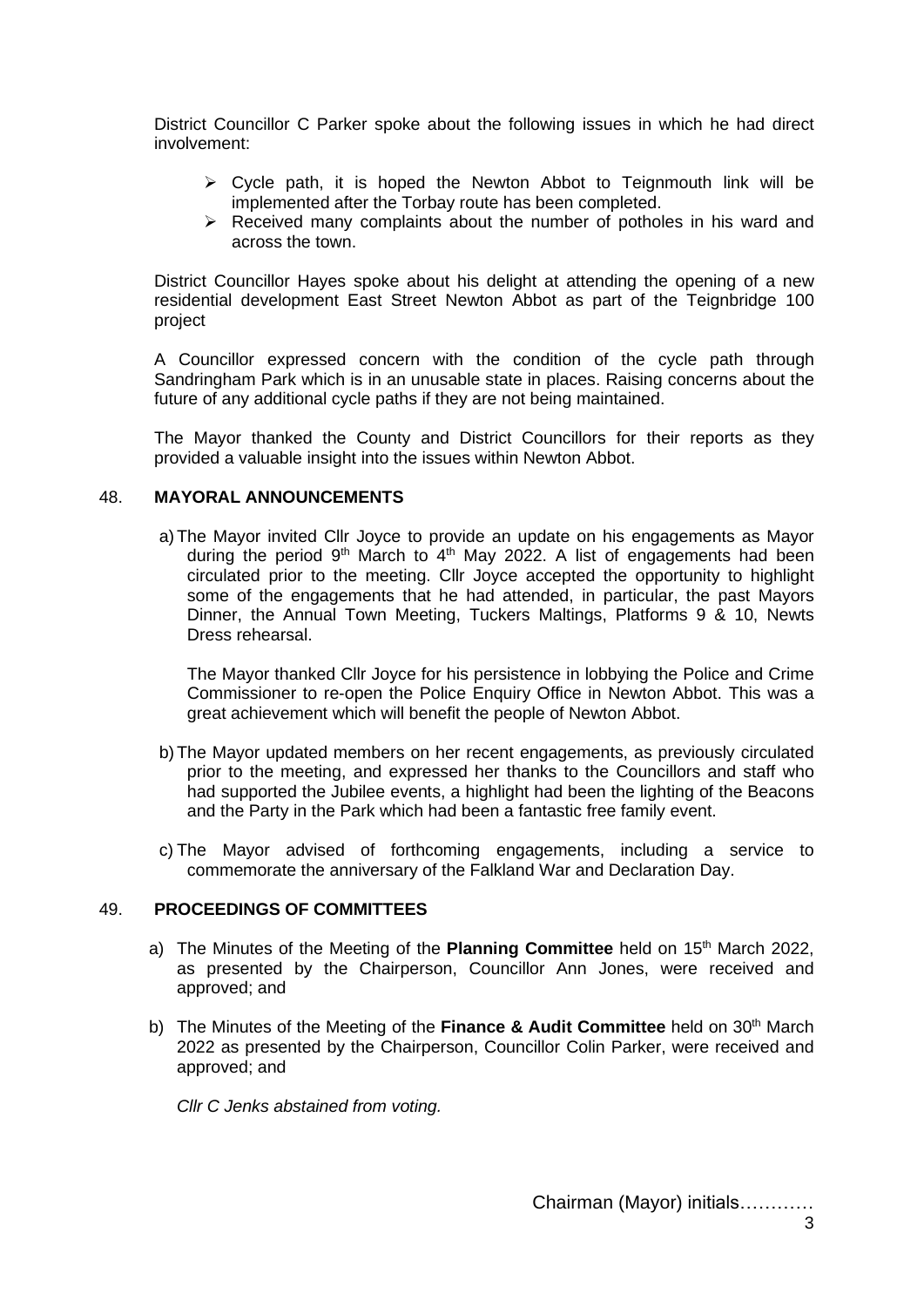c) The Minutes of the Meeting of the **Community & Heritage Committee** held on 30th March 2022 as presented by the Chairperson, Councillor Lesley Sheffield, were received and approved; and

*Cllr C Jenks abstained from voting.*

d) The Minutes of the Meeting of the **Planning Committee** held on 5<sup>th</sup> April 2022 as presented by the Vice Chairperson, Councillor Mike Ryan were received and approved; and

*Cllr A Jones abstained from voting.*

*The Town Clerk reminded Members they were receiving reports from Committees and not approving the Minutes of those Committees as correct records; therefore, it was unnecessary to abstain from voting if absent from the meeting.*

- e) The Minutes of the Meeting of the **Planning Committee** held on 26th April 2022 as presented by the Chairperson, Councillor Ann Jones were received and approved, and
- f) The Minutes of the Meeting of the **Planning Committee** held on 17th May 2022 as presented by the Chairman, Councillor Ann Jones were received and approved.

# 50. **POLICIES**

Members considered the following policies:

a) Council Risk Management

Members discussed the Council Risk Management policy.

Accordingly, it was:

**RESOLVED** that the Council Risk Management Policy be hereby adopted subject to a minor amendment to a spelling error.

*Cllr C Jenks abstained from voting.*

b) Business Continuity

Members discussed the Business Continuity policy.

Accordingly, it was:

**RESOLVED** that the Business Continuity Policy be hereby adopted subject to a minor amendment to a spelling error in the Minimise Impact column.

*Cllr C Jenks abstained from voting.*

c) Anti-Fraud & Corruption

Members discussed the Anti-Fraud & Corruption policy and noted the proposed changes to the Ten Principles of Public Life. Members were advised the changes reflect the Local Government revision of the Principles which have been updated to the Seven Principles of Public Life, as adopted in the Code of

Chairman (Mayor) initials…………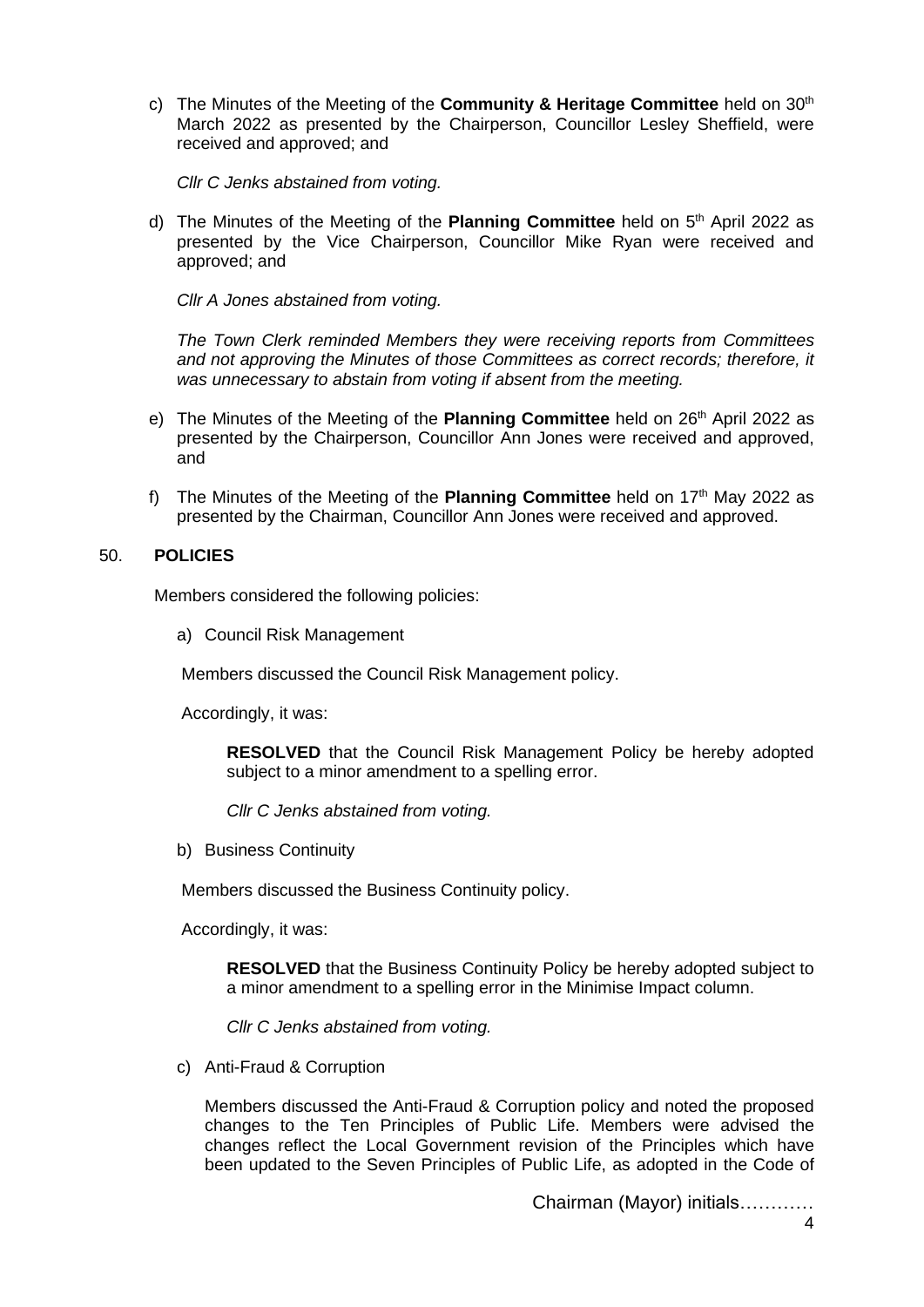Conduct. Members recognised the importance of the paragraphs relating to Personal Judgement, Respect for Others, Duty to uphold the Law and Stewardship.

Accordingly, it was:

**RESOLVED** that the Anti-Fraud & Corruption Policy be hereby adopted with the inclusion of the following information being retained:

**Personal judgement** - may take account of the views of others but should reach their own conclusions on the issues before them and act in accordance with those conclusions.

**Respect for others** *-* should promote equality by not discriminating against any person, and by treating people with respect, regardless of their race, age, religion, gender, sexual orientation, or disability. They should respect the impartiality and integrity of the authority's statutory officers and its other employees.

**Duty to uphold the law** *-* should uphold the law and, on all occasions, act in accordance with the trust that the public is entitled to place in them.

**Stewardship** - should do whatever they are able to do to ensure that their authorities use their resources prudently, and in accordance with the law.

*Cllr C Jenks abstained from voting.*

d) Statement of Internal Control

Members discussed the Statement of Internal Control.

Accordingly, it was:

**RESOLVED** that the Statement of Internal Control be hereby adopted.

*Cllrs C and R Jenks abstained from voting.*

# 51. **ACTION TAKEN UNDER DELEGATION**

The Town Clerk reported on action taken under delegation in consultation with the Mayor and Chairperson of the Finance & Audit Committee to replace the condemned flagpole located on the top of St Leonard's Clock Tower. A Specialist contractor is required to remove the existing wooden flagpole and replace with a GRP pole.

A Contractor has been found and will install a glass fibre flagpole; the cost will be £5,280.

Members asked whether the replacement flagpole meets the criteria for the historic Grade II listed structure? The Town Clerk confirmed he will contact the Conservation Officer for guidance prior to installation. It was noted the cost for the replacement infrastructure might be eligible to be funded through the Community Infrastructure Levy payments.

Accordingly, it was: